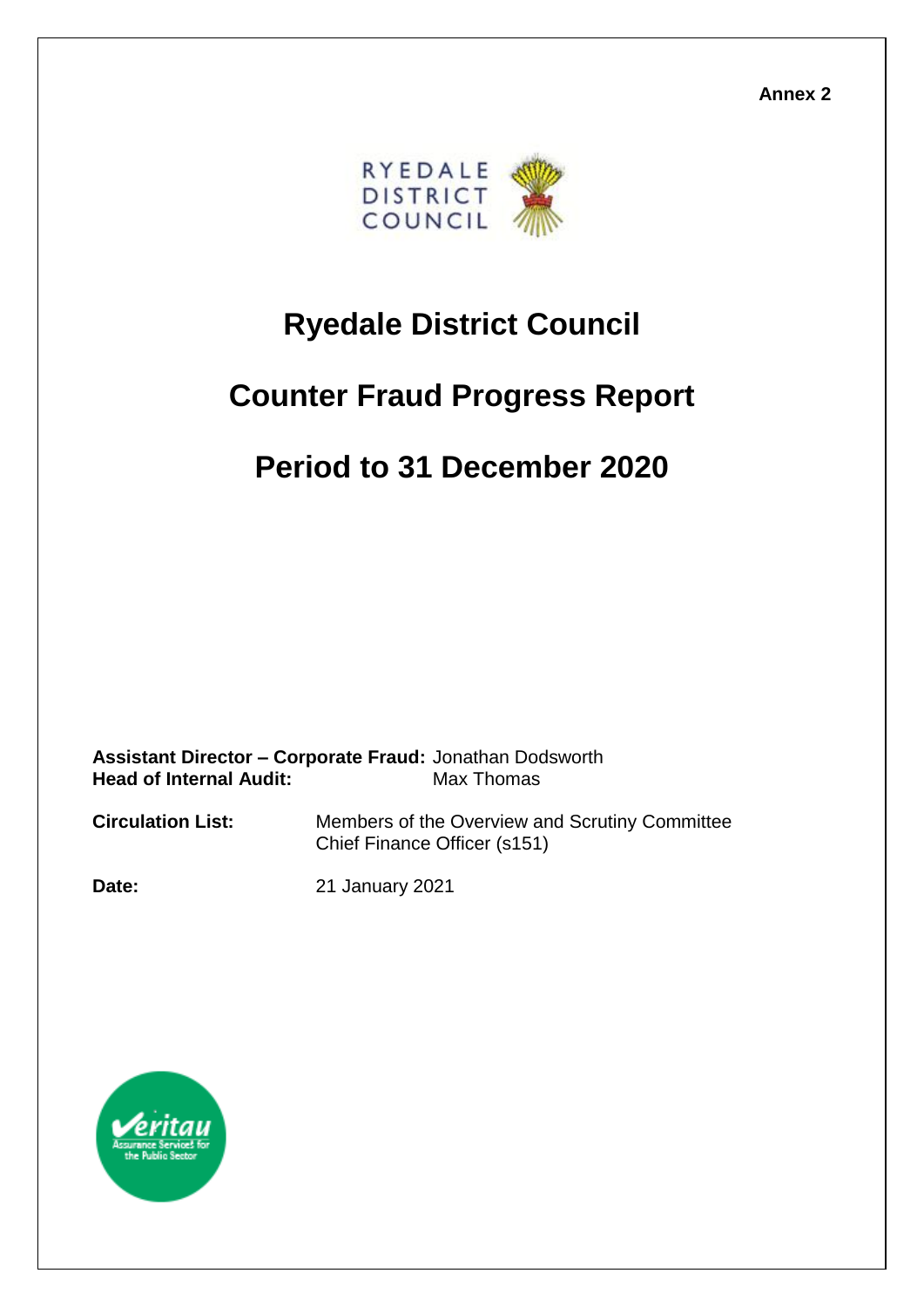#### **Background**

- 1 Fraud is significant risk to the public sector. Annual losses are estimated to exceed £40 billion in the United Kingdom.
- 2 Councils are encouraged to prevent, detect and deter fraud in order to safeguard public finances.
- 3 Veritau are engaged to deliver a corporate counter fraud service for Ryedale District Council. A counter fraud service aims to prevent, detect and deter fraud and related criminality affecting an organisation. Veritau deliver counter fraud services to the majority of councils in the North Yorkshire area as well as local housing associations and other public sector bodies.

#### **Covid-19 Grant Fraud**

- 4 The Covid-19 pandemic has created a number of issues, and unplanned work, for the counter fraud team. New procedures have had to be implemented to replace activities which involved face to face contact with the public, e.g. interviews under caution and visits to properties. While normal areas of work for the team have been hampered, new work has emerged relating to Covid-19 grants. The Council has paid over £26 million to local businesses on behalf of central government to support them during the crisis. These grants have been the focus of fraudulent applications by organised criminal gangs.
- 5 The counter fraud team has supported the Council through investigations of suspected fraudulent Covid-19 grant applications. Two investigations have been completed to date and £30k of payments have been prevented. The team is also sharing intelligence with regional partners and national organisations such as the National Investigation Service (NATIS) and the National Anti-Fraud Network (NAFN). This work has helped prevent public money from falling into the hands of criminals.

#### **Counter Fraud Performance 2020/21**

6 Up to 31 December, the fraud team detected £11.5k of loss to the council and achieved £16.8k in savings for the council. There are currently 14 ongoing investigations. A summary of counter fraud activity is included in the tables below.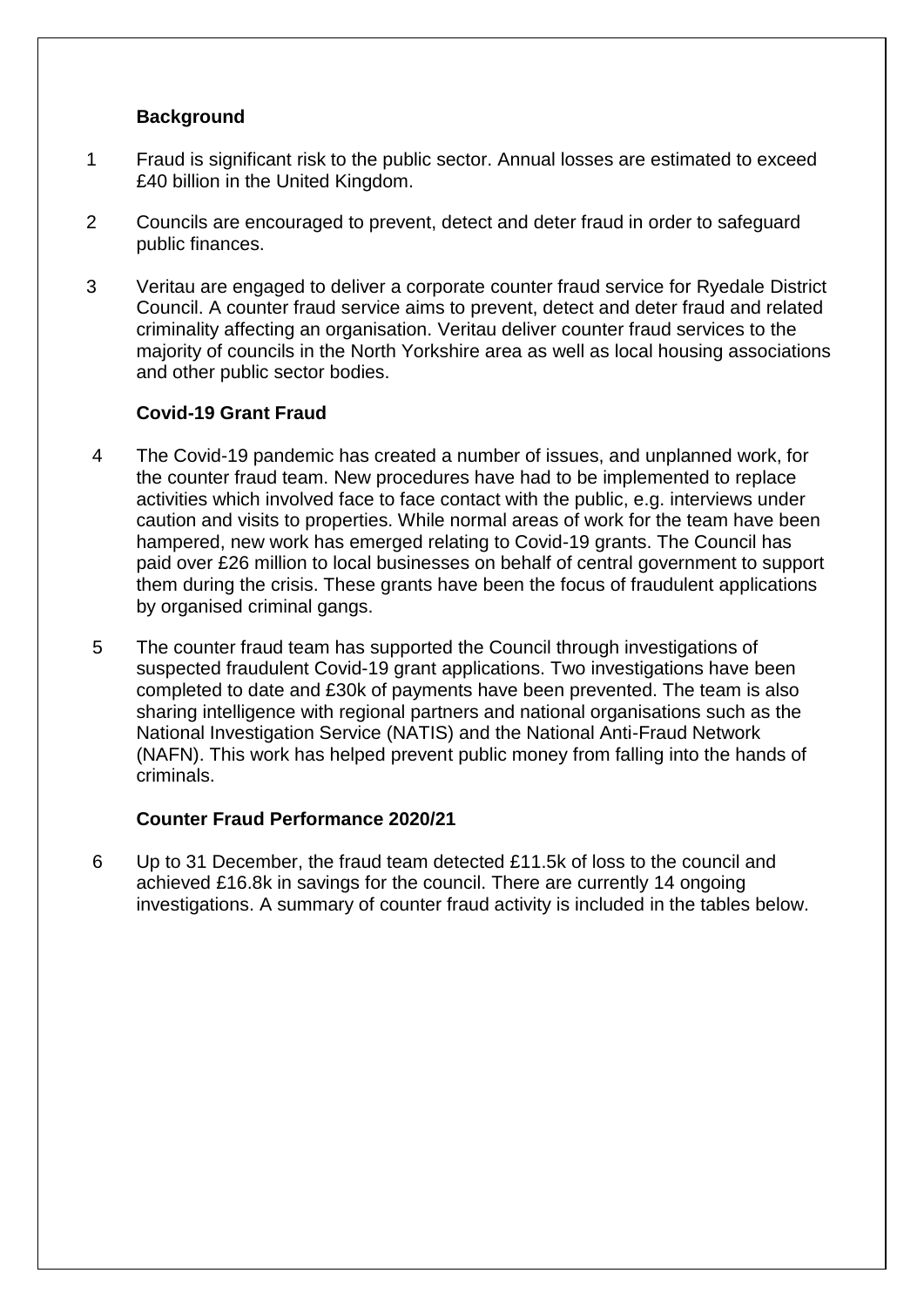### **COUNTER FRAUD ACTIVITY 2020/21**

The tables below shows the total number of fraud referrals received and summarises the outcomes of investigations completed during the year to date.

|                                                       | 2020/21          | 2020/21             | 2019/20     |
|-------------------------------------------------------|------------------|---------------------|-------------|
|                                                       | (As at 31/12/20) | (Target: Full Year) | (Full Year) |
| % of investigations completed which result in a       | 67%              | 30%                 | 55%         |
| successful outcome (for example benefit stopped or    |                  |                     |             |
| amended, sanctions, prosecutions).                    |                  |                     |             |
| Amount of actual savings (quantifiable savings - e.g. | £16,822          | £20,000             | £32,641     |
| CTS) identified through fraud investigation.          |                  |                     |             |
| Amount of savings from the prevention of Covid-19     |                  |                     |             |
| grant fraud (to be returned to Central Government).   | £30,000          | n/a                 | n/a         |

### **Caseload figures for the period are:**

|                                                      | 2020/21<br>(As at 31/12/20) | 2019/20<br>(Full Year) |
|------------------------------------------------------|-----------------------------|------------------------|
| Carried forward at start of financial year           | 63                          | 75                     |
| <b>Referrals received</b>                            | 34                          |                        |
| Referrals rejected <sup>1</sup>                      | 39                          | 32                     |
| Number of investigations completed                   |                             |                        |
| Active cases and awaiting investigation <sup>2</sup> | 49                          | 63                     |

 <sup>1</sup> This figure represents new referrals rejected and previously accepted cases that have been removed from backlog <sup>2</sup> As at 15/12/19 and 31/3/19 respectively.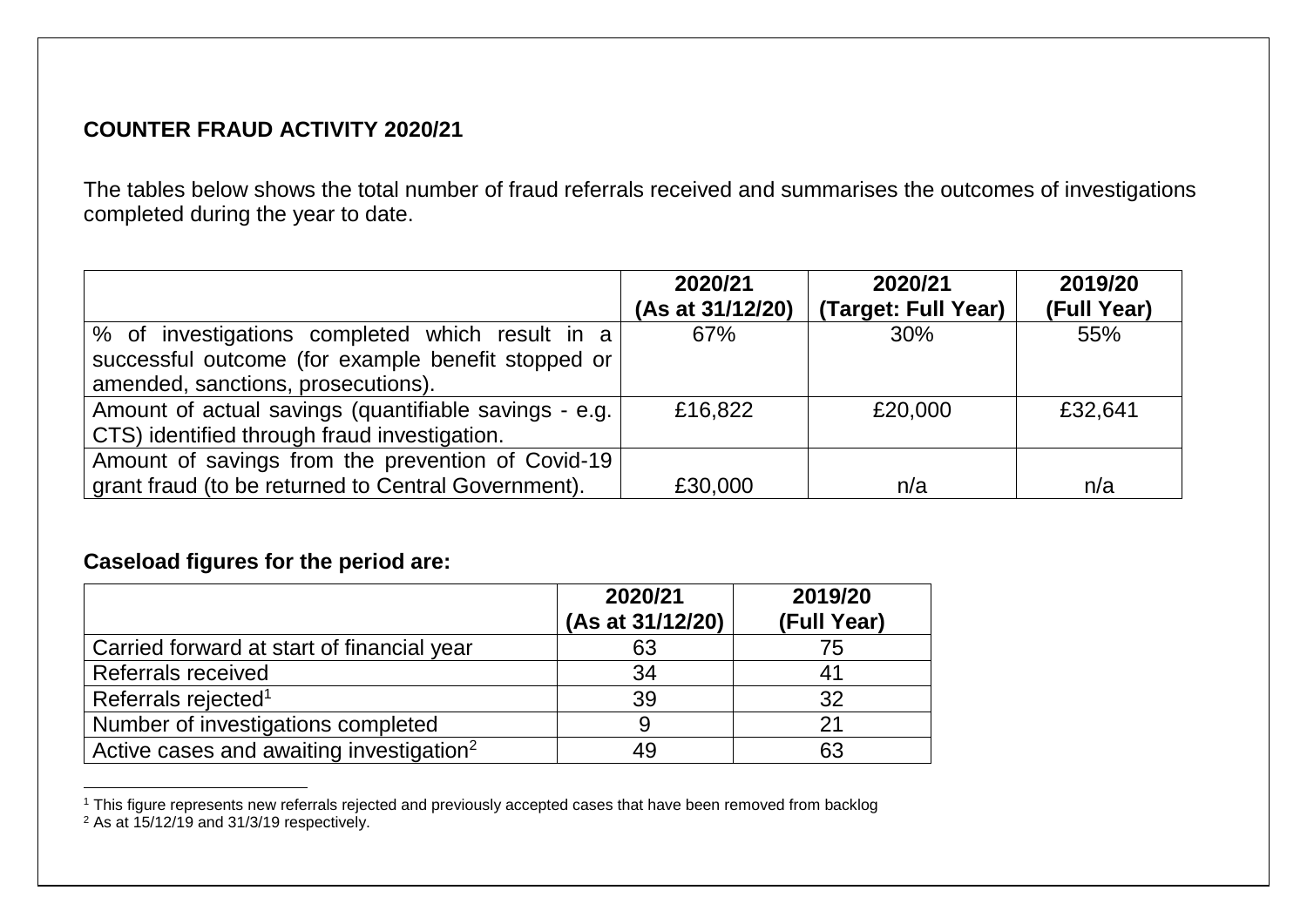### **Summary of counter fraud activity:**

| <b>Activity</b>                         | Work completed or in progress                                                                                                                                                                                                                                                                                                                                                                              |  |
|-----------------------------------------|------------------------------------------------------------------------------------------------------------------------------------------------------------------------------------------------------------------------------------------------------------------------------------------------------------------------------------------------------------------------------------------------------------|--|
| Data matching                           | The 2020/21 National Fraud Initiative (NFI) is underway. The counter fraud team has assisted<br>the Council to send a range of data to the Cabinet Office for datamatching. The team has<br>reviewed privacy notices to ensure that the Council meets its obligations around the use of this<br>data. Results of the exercise are expected to be released by the Government from February 2021<br>onwards. |  |
|                                         | The NFI will also conduct data matching exercises on Covid-19 grant payments to detect fraud<br>and error.                                                                                                                                                                                                                                                                                                 |  |
| Fraud<br>detection and<br>investigation | The service continues to use criminal investigation techniques and standards to respond to any<br>fraud perpetrated against the council. Activity to date includes the following:                                                                                                                                                                                                                          |  |
|                                         | <b>Covid-19 Grants</b> – Three applications for Covid-19 grants have been investigated. Two were<br>blocked before payment was made and one payment was recalled when fraud was found.<br>There is one ongoing investigation.                                                                                                                                                                              |  |
|                                         | • Council Tax Support fraud – To date the team has received 21 referrals for possible CTS<br>fraud and £11.1k of savings has been identified through fraud investigation in the current<br>financial year. One person was formally cautioned for an offence in this area. There are<br>currently nine cases under investigation.                                                                           |  |
|                                         | • Council Tax fraud - Eight referrals for council tax fraud have been received in 2020/21. There<br>are currently two cases under investigation.                                                                                                                                                                                                                                                           |  |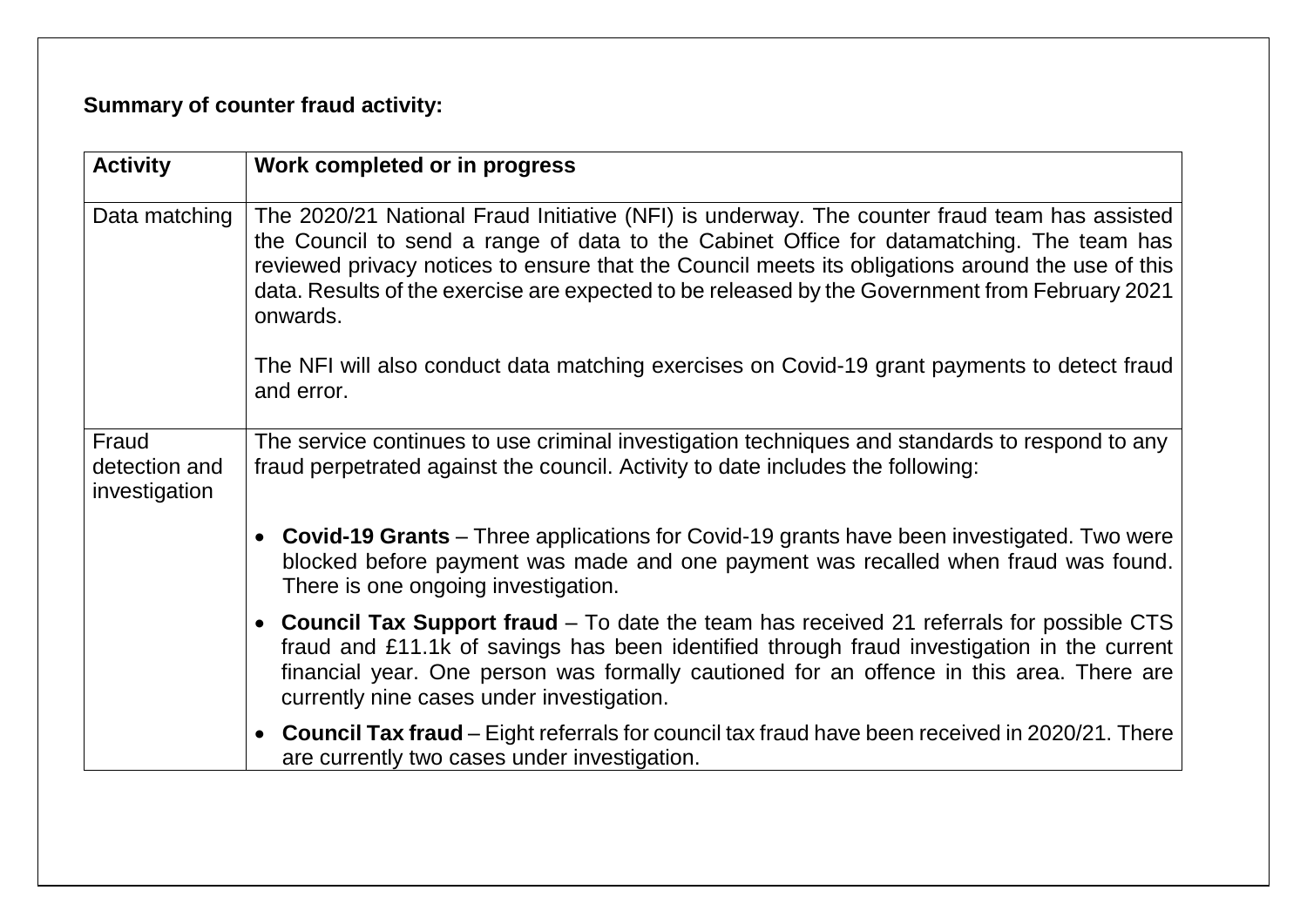| <b>Activity</b>      | Work completed or in progress                                                                                                                                                                                                                                                                                                                                 |  |  |  |
|----------------------|---------------------------------------------------------------------------------------------------------------------------------------------------------------------------------------------------------------------------------------------------------------------------------------------------------------------------------------------------------------|--|--|--|
|                      | NNDR fraud – One referral for potential NNDR fraud has been received to date and there are<br>two ongoing investigations.                                                                                                                                                                                                                                     |  |  |  |
|                      | • Internal fraud – There have been no reports of internal fraud against the council this year.                                                                                                                                                                                                                                                                |  |  |  |
| <b>Fraud liaison</b> | The fraud team acts as a single point of contact for the Department for Work and Pensions for<br>fraud issues and is responsible for providing data to support their housing benefit<br>investigations. The DWP's fraud investigation service was assigned to other duties due to the<br>pandemic and no requests for information have been received to date. |  |  |  |
| Fraud<br>Management  | In 2020/21 a range of activity has been undertaken to support the Council's counter fraud<br>framework.                                                                                                                                                                                                                                                       |  |  |  |
|                      | • The counter fraud team alerts council departments to emerging local and national threats<br>through a monthly bulletin and specific alerts over the course of the year.                                                                                                                                                                                     |  |  |  |
|                      | Throughout the Covid-19 pandemic, the counter fraud team have provided support to the<br>council in preparing for and administering government funded grant schemes. This has<br>included reviewing government guidance and advising on best practice.                                                                                                        |  |  |  |
|                      | In May, the Council's counter fraud transparency data was updated to include data on<br>counter fraud performance in 2019/20, meeting the Council's obligation under the Local<br>Government Transparency Code 2015.                                                                                                                                          |  |  |  |
|                      | The Council participated in the annual CIPFA Counter Fraud and Corruption Tracker<br>(CFaCT) survey in September 2020. The information will contribute to a CIPFA national<br>report detailing the extent fraud against local authorities.                                                                                                                    |  |  |  |